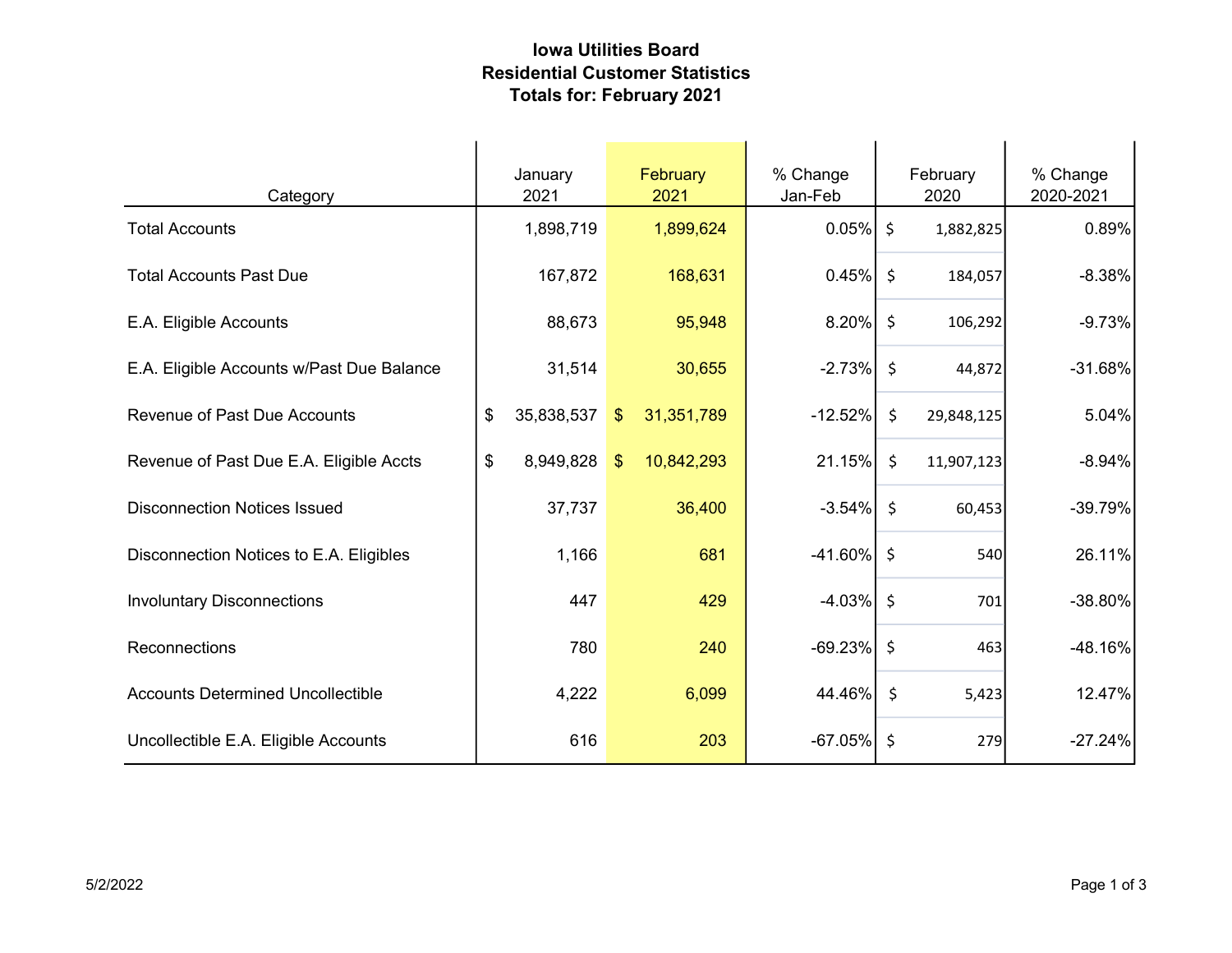## Iowa Utilities Board Residential Customer Statistics Breakdown by Company for: February 2021

|                                           | Linn County REC* | <b>Black Hills Energy</b><br>f/k/a Aquila |  | <b>Liberty Energy</b><br>f/k/a Atmos |  |
|-------------------------------------------|------------------|-------------------------------------------|--|--------------------------------------|--|
| Category                                  | (Electric Only)  | (Gas Only)                                |  | (Gas Only)                           |  |
| <b>Total Accounts</b>                     |                  | 144,137                                   |  | 4,103                                |  |
| <b>Total Accounts Past Due</b>            |                  | 9,418                                     |  | 557                                  |  |
| E.A. Eligible Accounts                    |                  | 5,274                                     |  | 367                                  |  |
| E.A. Eligible Accounts w/Past Due Balance |                  | 440                                       |  | 57                                   |  |
| <b>Revenue of Past Due Accounts</b>       |                  | \$<br>1,089,530                           |  | \$<br>113,341                        |  |
| Revenue of Past Due E.A. Eligible Accts   |                  | \$<br>83,117                              |  | \$<br>14,908                         |  |
| <b>Disconnection Notices Issued</b>       |                  | 3,489                                     |  | 608                                  |  |
| Disconnection Notices to E.A. Eligibles   |                  |                                           |  | 13                                   |  |
| <b>Involuntary Disconnections</b>         |                  | 31                                        |  | 10                                   |  |
| Reconnections                             |                  | 0                                         |  | 3                                    |  |
| <b>Accounts Determined Uncollectible</b>  |                  | 1,685                                     |  | 13                                   |  |
| Uncollectible E.A. Eligible Accounts      |                  | 2                                         |  | 3                                    |  |

\* Effective July 1, 2018, Linn County REC is no longer required to file this report.